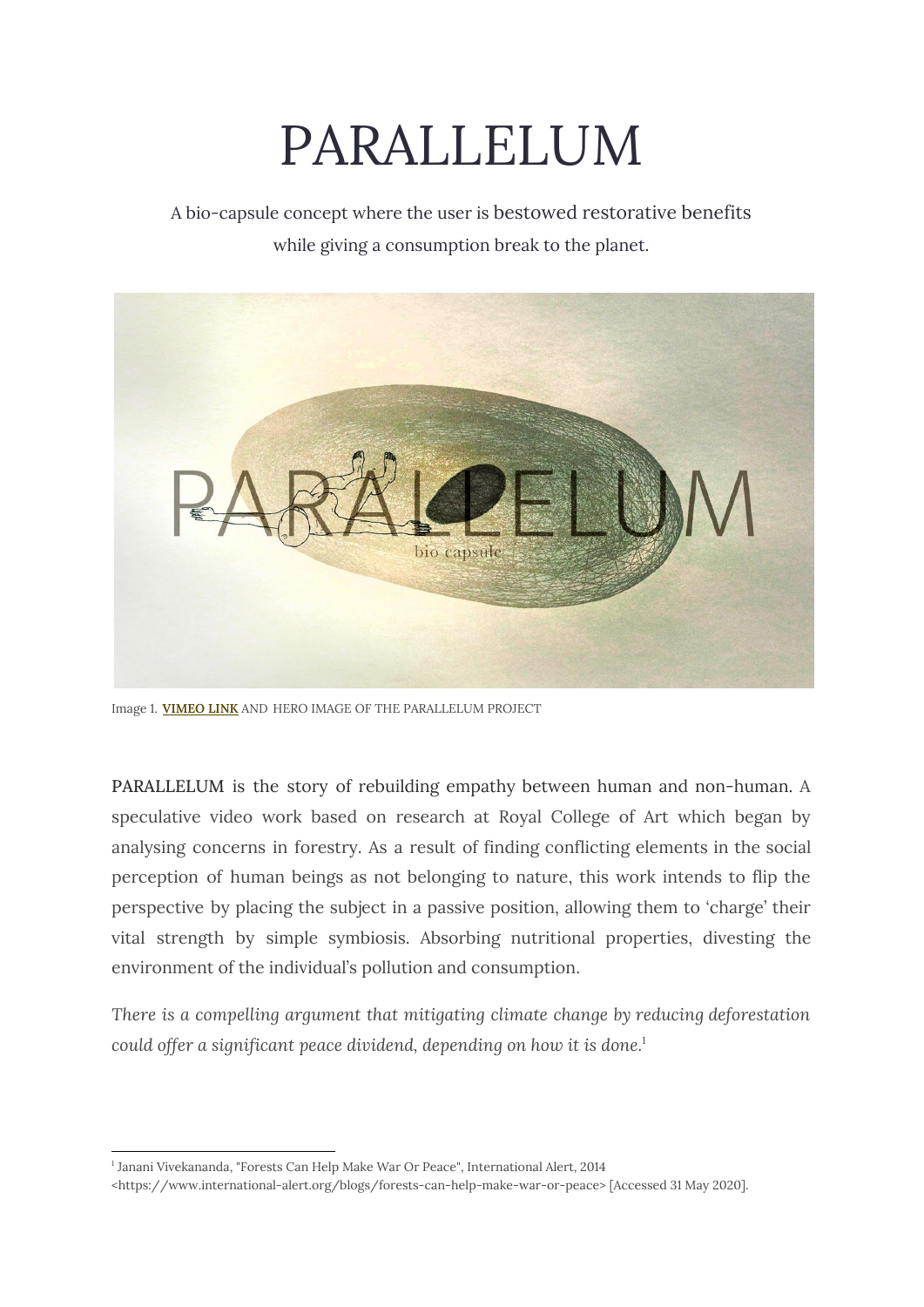PARALLELUM isolation bio-capsule is a nutrient space for two weeks of hibernation. As oxygen and all the necessary particles are delivered to your organism, your body function will slow down to a minimum. Plant-based, antimicrobial properties from different tree species can be chosen, for example *Pinus Sylvestris* [*Scots Pine*] mode, which brings respiratory and immune system benefits. A hydration system will absorb water into the body and the bio-pod itself will be in a constant process of dissolving. Stress levels and toxins will be eliminated, vitals will return to the optimal capacities of a newborn.



Image 2. STILL FROM THE VIDEO PARALLELUM

Experience a parallel world of letting go of control while being protected at the same time. Like a seed in the soil waiting for its time to grow, like a baby in the womb. The concept is inspired by the idea of stillness, nourishment and the symbiotic relationship and non-hierarchical collaboration between species.



Image 3. SHOWCASE OF: 1:1 PINE SEED, MINIATURE OF BIO-CAPSULE, REMAINS OF BIO-CAPSULE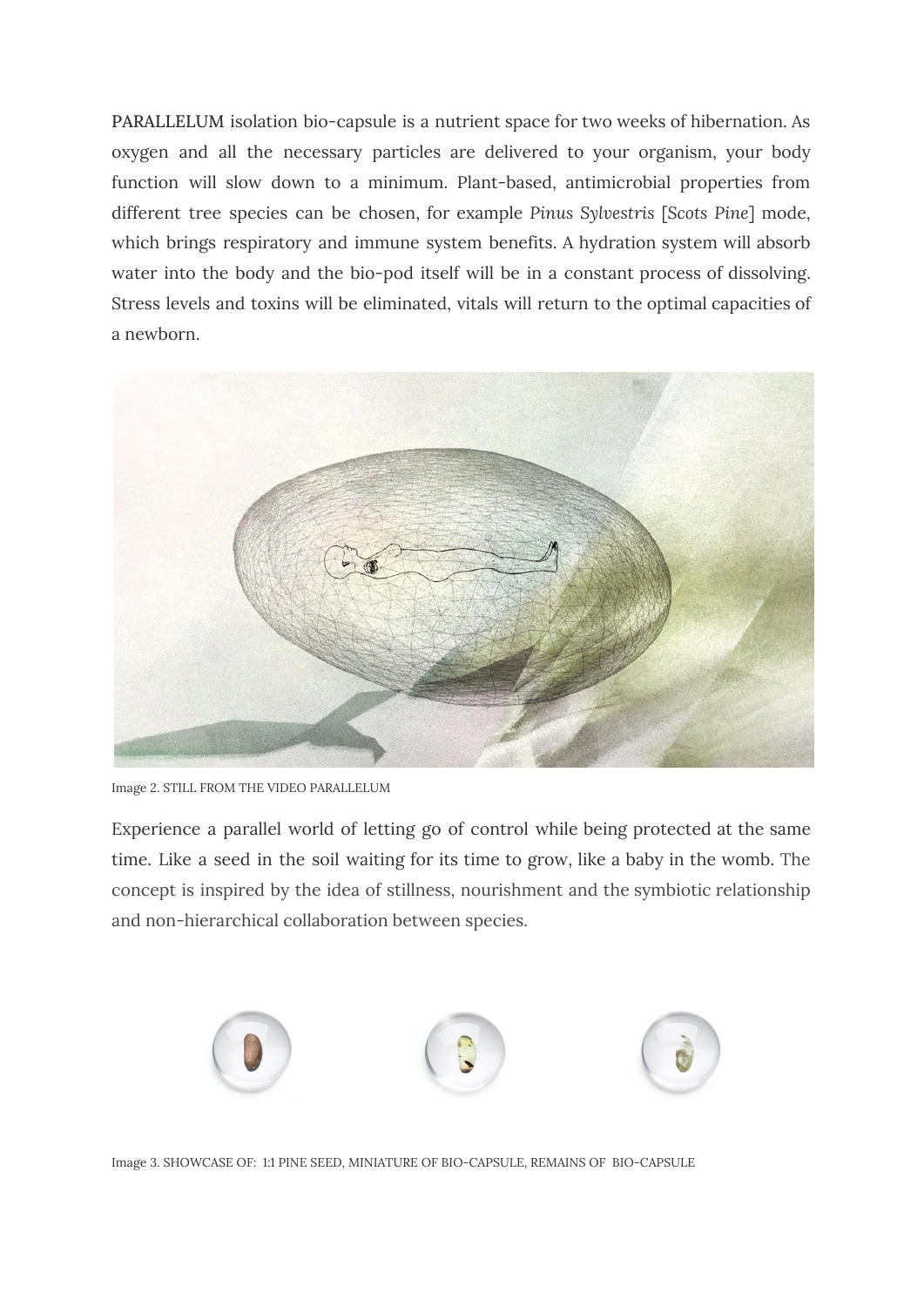Human disconnection from nature results in non-empathetic, unsustainable actions, such as deforestation and the extinction of irreplaceable natural habitats. Local forestry conditions can create social imbalance and impact both peace and conflict. *In conflict-affected areas, availability and access to forest resources can either make conflict worse or contribute to peace. If you accept the case, as many do, that the impacts of climate change make it harder to* build peace.<sup>2</sup> Paradoxically this work is not about its human subject, but its symbiotic relationship with nature - a valid lesson for society builders.



Image 4. [VIMEO](https://vimeo.com/435784958) LINK with password: **PARA**, VISUALISATION OF VIDEO AND OBJECTS DISPLAYS

Design is very often guilty of delivering admirable but harmful 'waste' for an over-consumptive market on an overcrowded planet, while extracting resources, creating tensions and affecting climate change. Trying to become a responsible designer of the future, I feel an obligation to design for subtraction rather than pollution. At the same time, I want to develop practices that cherish the ecosystem that we cohabit with other organic and inorganic matter. What is needed is a reasoning of the products, services and experiences within local environments, an understanding of how these impact social injustice and create conflict, giving us all their inherent benefits while also improving life and coexistence.

<sup>2</sup> Janani Vivekananda, "Forests Can Help Make War Or Peace", International Alert, 2014

<sup>&</sup>lt;https://www.international-alert.org/blogs/forests-can-help-make-war-or-peace> [Accessed 31 May 2020].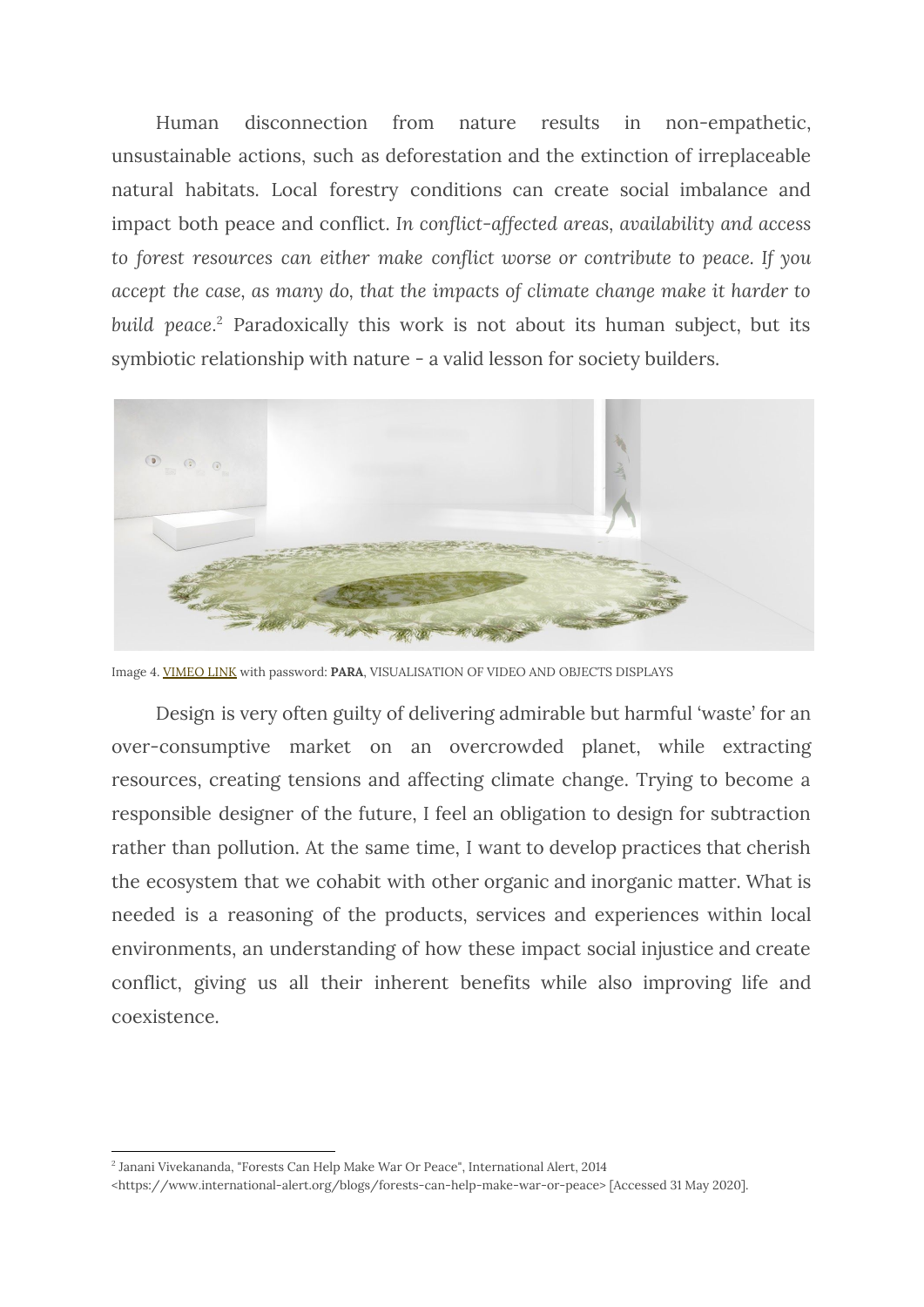#### AFFILIATIONS

Royal College of Art, Design Products unit 'Matters of Concern' dedicated to developing design propositions based on material awareness led by Dr Delfina Fantini van Ditmar.

#### EXTERNAL LINKS

PARALLELUM on Vimeo: <https://vimeo.com/424165096> Exhibition Proposal Project with password: PARA <https://vimeo.com/435784958>

#### PROJECT HISTORY

Part of the "BIO-PARALLELS" lecture at the Tischner European University conference, **In/visible Design of Social Experience 2020**

#### **James Dyson [Award](https://www.jamesdysonaward.org/2020/project/parallelum/) 2020 entry level**

MIT Museum's Life Sciences exhibition [2022] passed pre-selection level

### CONTACT DETAILS

**[kamila.izykowicz@network.rca.ac.uk](mailto:kamila.izykowicz@network.rca.ac.uk) [Website](http://kaizykowicz.com/)** kaizykowicz.com **[Vimeo](https://vimeo.com/user13461139)** Kamila Iżykowicz **[LinkedIn](https://www.linkedin.com/in/kaizykowicz/)** Kamila Iżykowicz Address 73 Athlone Road , SW2 2DU London, UK Mobile +447392690608